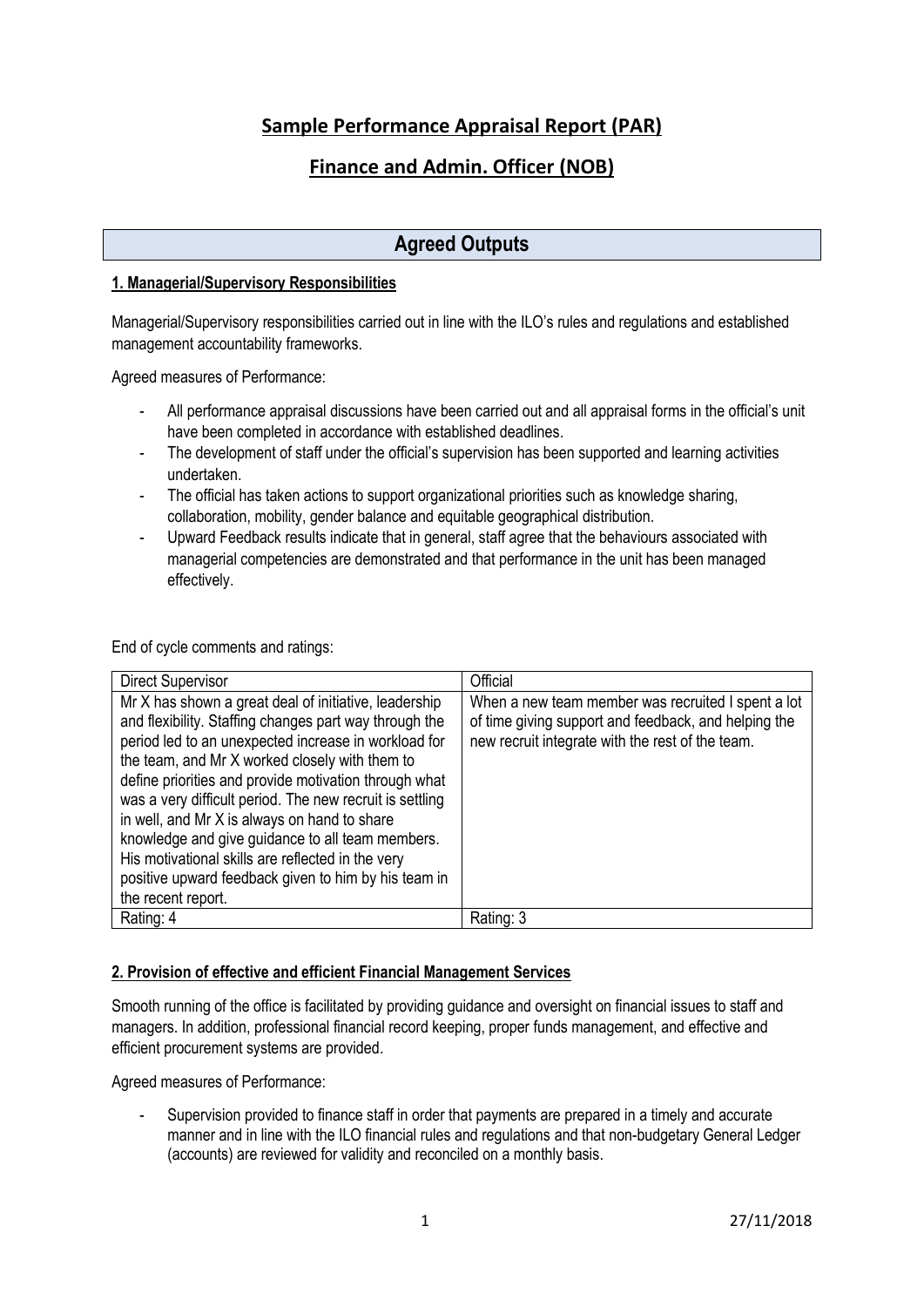- Support provided to the Director, Regular Budget and Technical Cooperation staff through the provision of advice, the preparation of guidelines, and the interpretation of ILO financial rules and regulations.
- Financial tasks reviewed and revised where necessary to meet ILO financial standards before they are forwarded to the Director for approval.
- Oversight of imprest preparations and electronic transmissions of payments to the regional office and HQ by the first working day of the upcoming month and hard copies are sent to the Regional Office for Africa (ROAF) by the  $4<sup>th</sup>$  working day of the upcoming month.
- Timely delivery of payroll information and submission ensured.
- Timely responses provided to verifiers and auditors, both internal and external.
- Year-end closure of accounts performed in accordance with year-end closure instructions from **Headquarters**
- Missions to other offices or project sites to provide briefings and resolve problems of a financial nature are undertaken as required.

End of cycle comments and ratings:

| <b>Direct Supervisor</b>                                                                                                                                                                                     | Official                                                                                                                                                                                                |
|--------------------------------------------------------------------------------------------------------------------------------------------------------------------------------------------------------------|---------------------------------------------------------------------------------------------------------------------------------------------------------------------------------------------------------|
| Mr X diligently undertook the tasks assigned to him<br>and was always willing to give helpful advice and<br>support to other colleagues in the execution of their<br>duties. Whenever a problem or error was | have always attempted to maintain high<br>performance of the financial and administrative<br>services. During the period this was particularly<br>difficult as a key team member left for another post. |
| encountered, he worked with his team to find the<br>cause and to prevent re-occurrence. He is<br>encouraged to continue with this commitment.                                                                | However, the team worked really well to continue to<br>give a good service and comply with deadlines.                                                                                                   |
| Rating: 3                                                                                                                                                                                                    | Rating: 3                                                                                                                                                                                               |

#### **3. Budget and Management of cash flow to support planned activities**

Budget forecasts are prepared and ready by the beginning of each semester in order to effectively plan the activities of the office.

Cash replenishment requests are submitted to the Chief of Regional Administration (RAS) on a monthly basis to ensure that planned activities can be carried out effectively.

Agreed measures of Performance:

- Budgets and forecasts prepared accurately for each semester.
- All budgets and forecasts submitted on or before 15<sup>th</sup> of the first month of each semester.
- Bank accounts and office petty cash are managed effectively and reconciliations are completed on a timely manner and in compliance with ILO financial rules and procedures.
- Bi-monthly cash requisition prepared and submitted to the Regional Office for Africa (ROAF) by the deadline.
- Office Regular Budgets prepared and compliance with programme/project needs ensured at all times.
- Contacts with local banks, other UN agencies established and maintained to resolve administrative problems and gain support in the provision of services.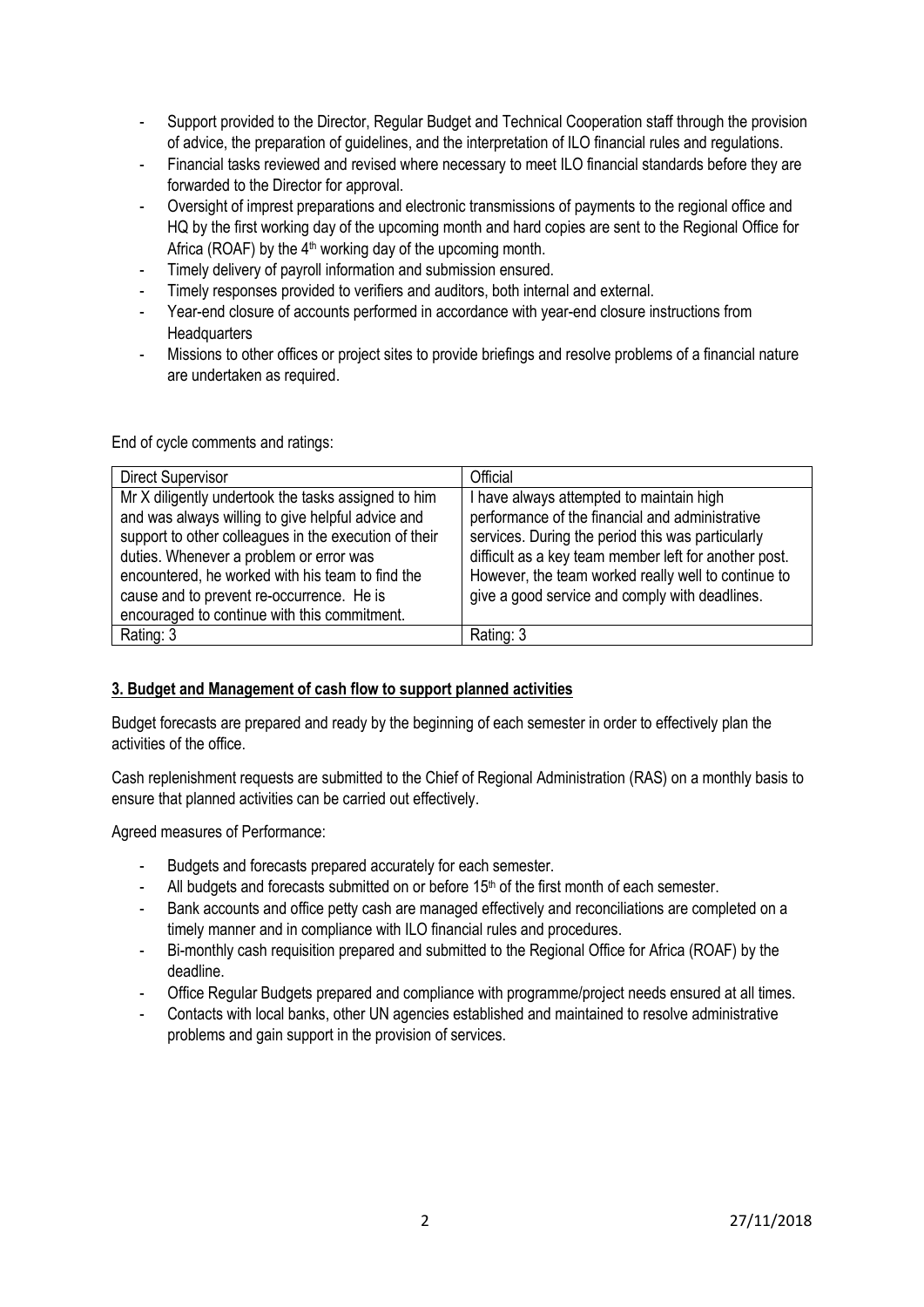End of cycle comments and ratings:

| Direct Supervisor                                                                                                                                                                                                                                                                 | Official                                                                                                                                        |
|-----------------------------------------------------------------------------------------------------------------------------------------------------------------------------------------------------------------------------------------------------------------------------------|-------------------------------------------------------------------------------------------------------------------------------------------------|
| Mr X has worked toward completing the agreed<br>measures with efficiency and professionalism.<br>Despite his efforts to ensure timely forecast<br>submission, a last-minute change in circumstances,<br>beyond the official's control, caused a small delay to<br>one submission. | One forecast was slightly delayed due to a sudden<br>increase in the exchange rate. The rest were<br>submitted within the prescribed deadlines. |
| Rating: 3                                                                                                                                                                                                                                                                         | Rating: 3                                                                                                                                       |

### **4. Administrative effectiveness established for smooth office operations including HR and IT**

Administrative and operational support services in the areas of HR, IT and Facilities are provided and performed in an effective, timely and transparent manner, and in accordance with ILO rules, procedures and deadlines.

Agreed measures of Performance:

- ILO contractors and suppliers lists always updated and stored on I-Drive under the Purchase Committee folder for ease of access.
- Ensure adequate office supplies.
- A functional internet system maintained at all times through regular contact with IT.
- Inventory register for the office and for project-related non-expendable items prepared, reviewed, updated and reported.
- A full range of HR-related services for the office provided in a timely manner and in compliance with HR rules and regulations including administration of benefits and supervision of recruitment processes for General Service staff.
- Training and induction on finance and administrative issues provided to all newly recruited staff in their first 3 months of duty.

End of cycle comments and ratings:

| <b>Direct Supervisor</b>                                                                                                                                                                                                                                                                                                                                | Official                                                                                                                                                                                                         |
|---------------------------------------------------------------------------------------------------------------------------------------------------------------------------------------------------------------------------------------------------------------------------------------------------------------------------------------------------------|------------------------------------------------------------------------------------------------------------------------------------------------------------------------------------------------------------------|
| Mr X was consistently proactive and timely in the<br>execution of his duties. I was particularly impressed<br>with the office supplies inventory system he<br>developed in collaboration with the Purchase<br>Committee, which has simplified the purchase of our<br>office supplies. His work contributed to the efficient<br>operation of the office. | Although there were sometimes conflicting priorities<br>(e.g. when the email failed and a revised project<br>forecast had to be urgently submitted) I always tried<br>to ensure that the office was operational. |
| Rating: 3                                                                                                                                                                                                                                                                                                                                               | Rating: 3                                                                                                                                                                                                        |

# **Competencies**

#### **Integrity and Transparency**

Upholds social, ethical and ILO norms and values; firmly adheres to codes of conduct and ethical principles; behaves consistently, and is open, honest and trustworthy; acts without consideration of personal gain.

End of cycle rating:

Rating: 3 Rating: 3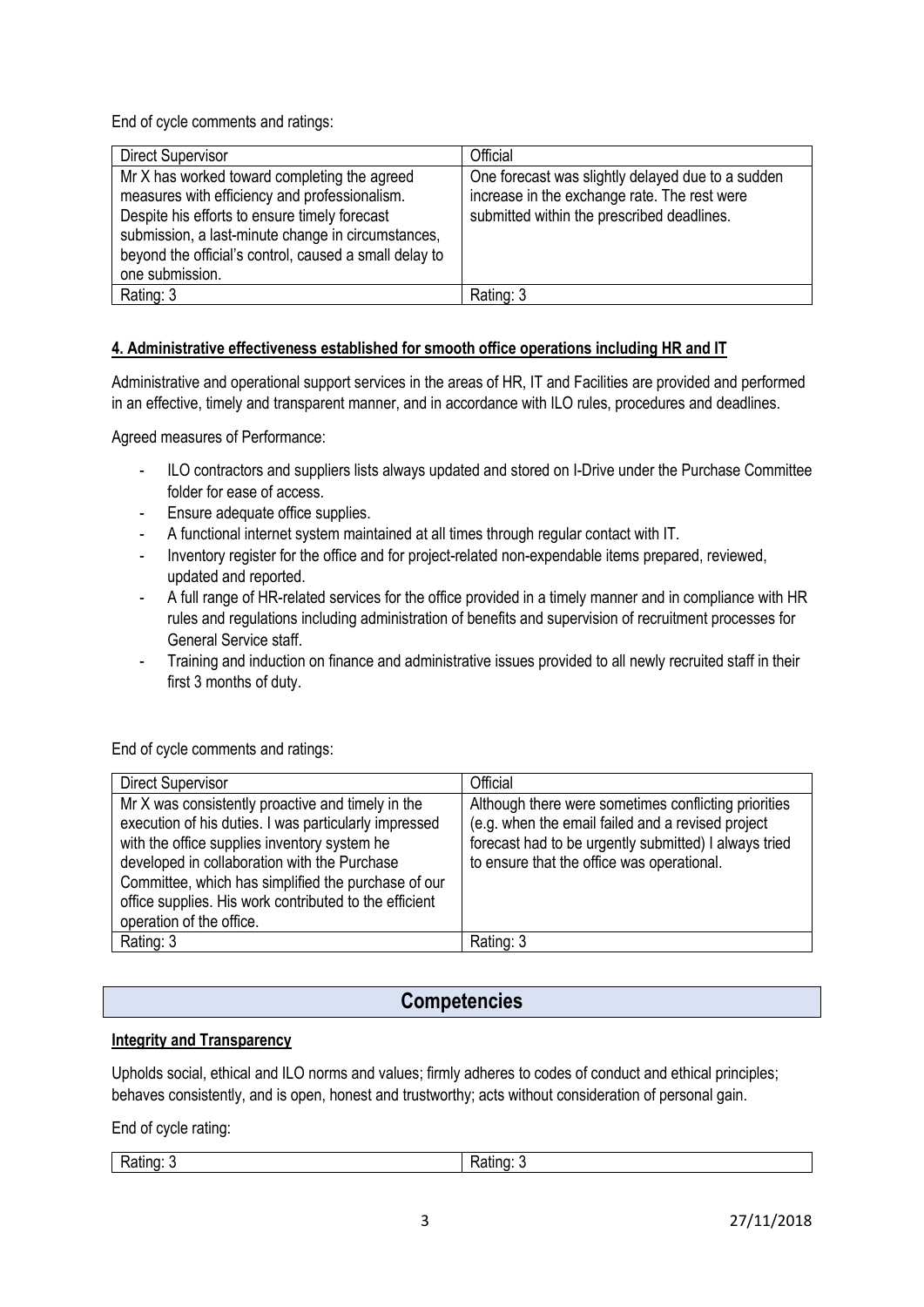#### **Quality Orientation**

Sets high quality standards; is structured, methodical, systematic and thorough; monitors and maintains quality; addresses quality issues and does not compromise quality standards.

End of cycle rating:

| - | .<br>ш<br>vau |
|---|---------------|

#### **Client Orientation**

Effectively identifies and meets (internal or external) client/constituent needs; builds productive client/constituent relationships; delivers client-centric solutions; takes responsibility for ensuring client/constituent satisfaction and loyalty.

End of cycle rating:

| $\overline{\phantom{a}}$ |               |
|--------------------------|---------------|
| Rating:                  | ⊿tın∩∵        |
|                          | ⊼au⊓y.<br>. . |

End of cycle Competency comments:

| <b>Direct Supervisor</b>                                | Official                                                 |
|---------------------------------------------------------|----------------------------------------------------------|
| Mr X was exemplary in adhering to the ILO codes of      | I have always attempted to maintain integrity and        |
| conduct and proved to be trustworthy and honest in      | represent ILO values to the best of my ability.          |
| the undertaking of duties.                              | adhered to laid down procedures and was guided by        |
|                                                         | the ILO financial rules and regulations.                 |
| Mr X paid attention to the details of work performed,   |                                                          |
| discussed issues with respective colleagues and         | Financial reports were free from errors and              |
| always provided work outputs of a high standard.        | misstatements. The number of verifiers/audit queries     |
|                                                         | received due to errors during this period were           |
|                                                         | minimal.                                                 |
| Mr X's client focus is demonstrated by the positive     | During the period I have tried to better understand      |
| feedback I have received on several occasions from      | the needs of my clients and the urgency with which       |
| clients, both internal and external, who appreciate the | they require information. I believe I have got better at |
| quality and the timeliness of his work. He always       | prioritising the different demands made on me and        |
| goes the extra mile, investing time and asking          | my team, and provide a good level of service to my       |
| questions to ensure that he understands what the        | clients.                                                 |
| client needs and ensure that he gives excellent         |                                                          |
| service to colleagues.                                  |                                                          |

### **Developmental Objective**

### **Objective: To improve my communication, especially my writing skills.**

Agreed Actions: Participate in the relevant course: "Writing effectively for the ILO".

Related competency: Communication

Purpose: Current role

Learning activities: "Writing effectively for the ILO" online course